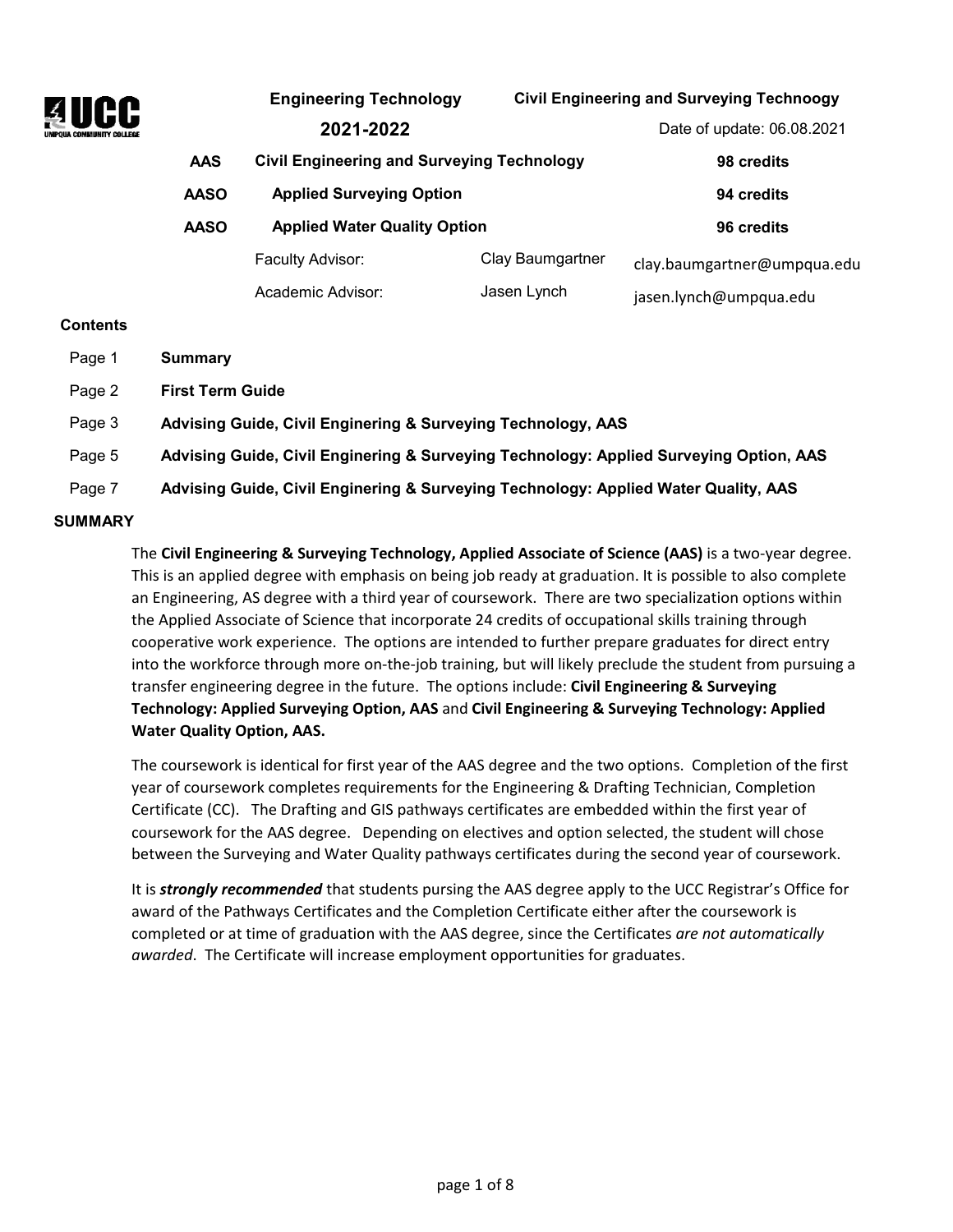#### **FIRST TERM GUIDE**

The first term courses are the same for the parent AAS degree and the two options. The first term guid at UCC is especially important. The courses you take during the first quarter at UCC will impact the amount of time required to complete your degree. Assuming your first term is fall quarter, you will be assigned an Academic Advisor and develop a Student Academic Plan (term x term planner) during fall quarter, after you begin classes. The Student Academic plan is entered into a UCC program called "Degree Works" during fall term. The Degree Works software allows the student to track progress towards graduation and to complete "what if" scenarios for plan adjustments.

A key core-course for the first term is ENGR111. One of the assignments in ENGR111 is to meet with Faculty Advisor and Academic Advisor to review the Academic Plan entered into Degree Works and to plan for second term (winter quarter) classes. Core program courses are generally in sequential order, and assume start in fall quarter. In some, cases the faculty advisor may waive pre-requisites or approve independent study courses in order for students to take core classes out of sequence. If your first term UCC is not a fall quarter start, it is recommended that you meet with the Faculty Advisor and Academic Advisor, and develop the Academic Plan prior to beginning the first term. Students generally must place into WR121 and MTH111, and begin in Fall term, to complete the AAS degree in two years. If math and writing placement is lower than WR121 or MTH111, additional term(s) may be required to complete. General education classes, including writing and lower division math courses are available during summer quarter. If placement testing results are less than WR121 or MTH111, it is also recommended that you meet with the Faculty Advisor and Academic Advisor, and develop the Academic Plan prior to beginning the first term. Digital literacy (computer skills), including basic proficiency with Windows operating system and file management, is required for the program. Students with beginning compute skills should consider taking CIS100 during their first term at UCC.

|                                  |                                | <b>Digital Literacy: Proficient</b> |               |                                |               | <b>Digital Literacy: Beginning</b> |    |               |                                |    |
|----------------------------------|--------------------------------|-------------------------------------|---------------|--------------------------------|---------------|------------------------------------|----|---------------|--------------------------------|----|
|                                  | <b>Math Placement</b>          |                                     |               |                                |               | <b>Math Placement</b>              |    |               |                                |    |
|                                  | <b>MTH111</b>                  |                                     | MTH95 or less |                                | <b>MTH111</b> |                                    |    | MTH95 or less |                                |    |
| <b>First Term</b><br><b>Plan</b> | <b>Course</b><br><b>Number</b> | cr                                  |               | <b>Course</b><br><b>Number</b> | cr            | <b>Course</b><br><b>Number</b>     | cr |               | <b>Course</b><br><b>Number</b> | Cr |
| Term 1**                         | ENGR <sub>111</sub>            | 3                                   |               | ENGR <sub>111</sub>            | 3             | ENGR <sub>111</sub>                | 3  |               | <b>ENGR111</b>                 | 3  |
|                                  | <b>DRF112</b>                  | 3                                   |               | <b>DRF112</b>                  | 3             | <b>DRF112</b>                      | 3  |               | <b>DRF112</b>                  | 3  |
|                                  | GS203                          | 4                                   |               | Math*                          | 4             | GS203                              | 4  |               | Math*                          | 4  |
|                                  | Writing*                       | 4                                   |               | Writing*                       | 4             | CIS100***                          | 4  |               | CIS100***                      | 4  |
|                                  |                                | 14                                  |               |                                | 14            |                                    | 14 |               |                                | 14 |

\* Math and writing course depend on placement testing

\*\* Students beginning other than fall quarter or placing less than MTH111 should meet with Faculty Advisor and Academic Advisor to develop an Academic Planner in Degree Works prior to beginning first term

\*\*\* Recommended for students with beginning computer skills consider CIS100. Will increase total credits.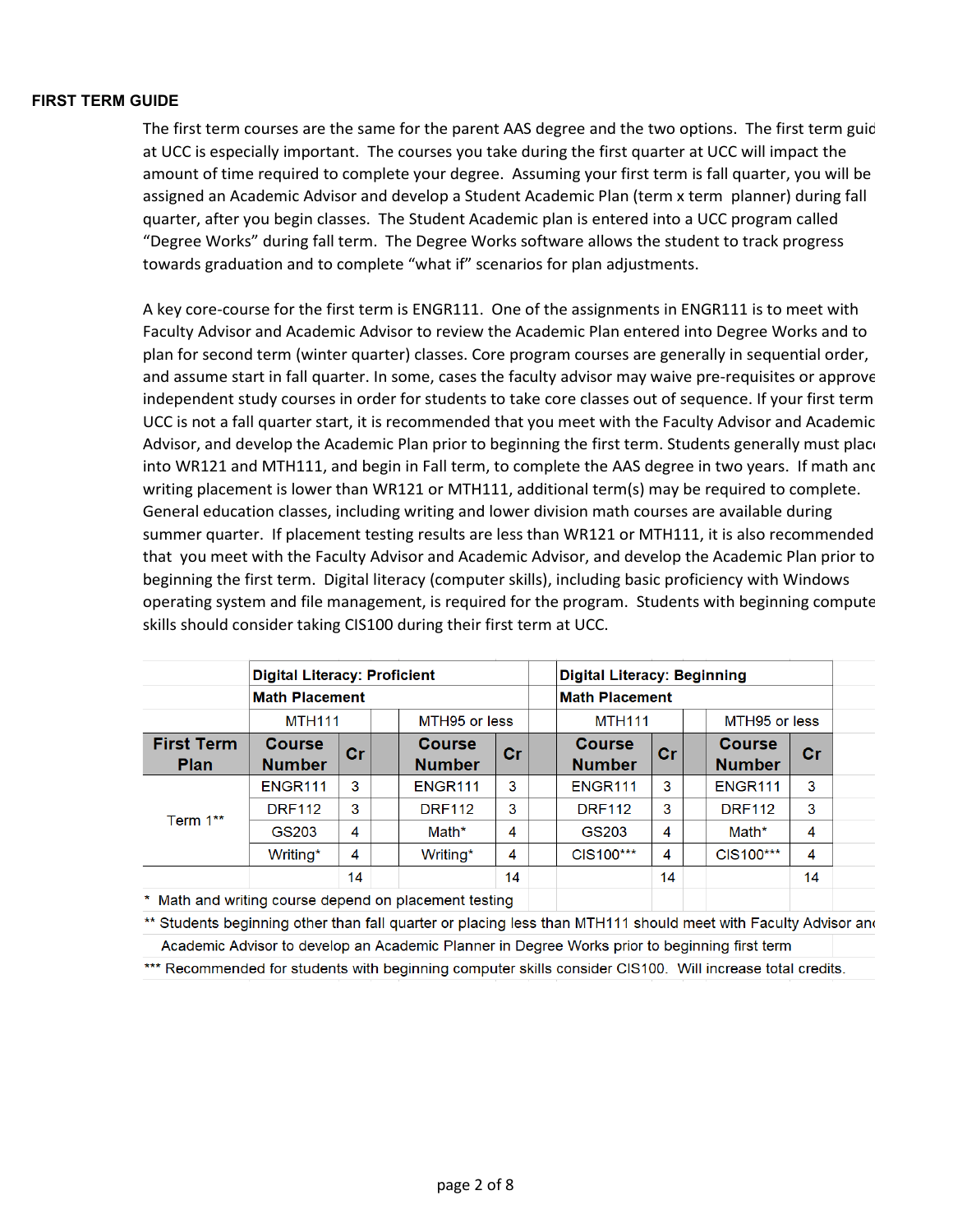## **Advising Guide, Civil Enginering & Surveying Technology, AAS**

Program Prerequisites: See requirements needed for first term classes.

| <b>Possible Term</b><br>Plan | <b>Course</b><br><b>Number</b> | <b>Course Title</b>                                     | <b>Credits</b> | <b>Terms</b> | <b>Prerequisites/Notes</b>                                                                                                                                 |
|------------------------------|--------------------------------|---------------------------------------------------------|----------------|--------------|------------------------------------------------------------------------------------------------------------------------------------------------------------|
|                              | <b>ENGR 111</b>                | <b>Engineering Orientation I</b>                        | 3              | F            | MTH 65 Elementary Algebra                                                                                                                                  |
| Term 1                       | <b>DRF 112</b>                 | <b>Computer Aided Drafting I</b>                        | 3              | F            | None                                                                                                                                                       |
|                              | <b>WR 121</b>                  | Academic Composition                                    | 4              | F,W,S,Su     | Prerequisite: WR115* and RD090* or<br>appropriate placement test scores or<br>placement by multiple measures; and<br>basic computer word processing skills |
|                              | <b>GIS 203</b>                 | Digital World and Geospacial<br>Concepts                | 4              | F            | MTH 65 Elementary Algebra                                                                                                                                  |
|                              |                                |                                                         |                |              | Prerequisite: ENGR111 or FOR111 or                                                                                                                         |
|                              | ENGR 112A                      | Problem Solving and Technology                          | 2              | W            | <b>NR201</b>                                                                                                                                               |
| Term 2                       | <b>MTH111</b>                  | College Algebra                                         | 5              | F,W,S,Su     | Prerequisite: MTH095*, placement by<br>approved measure, or instructor<br>permission                                                                       |
|                              | <b>GIS 234</b>                 | GIS I Intro to Geographic<br><b>Information Systems</b> | 4              | W            | None                                                                                                                                                       |
|                              | <b>DRF 113</b>                 | <b>Computer Aided Drafting II</b>                       | 3              | W            | DRF 112 CAD I                                                                                                                                              |
|                              | Choose                         | <b>Human Relations Elective</b>                         | 3              | F,W,S,Su     | See Advisor                                                                                                                                                |
|                              |                                |                                                         |                |              |                                                                                                                                                            |
|                              | <b>CIV 214</b>                 | Computer Aided Drafting- Civil 3D<br>Virtual Design     | $\mathfrak{S}$ | $\mathbf S$  | <b>DRF 112 CAD I</b>                                                                                                                                       |
|                              | <b>ENGR 112B</b>               | Problem Solving and Technology                          | $\mathbf 1$    | S            | ENGR 112B                                                                                                                                                  |
| Term 3                       | <b>MTH 112</b>                 | <b>Elementary Functions</b>                             | 4              | F,W,S        | MTH 111 Algebra                                                                                                                                            |
|                              | GIS235                         | GIS II Data Analysis and<br>Applications                | 4              | S            | GIS 234                                                                                                                                                    |
|                              | <b>SUR 161</b>                 | Surveying I                                             | 4              | $\mathbf S$  | Co-req MTH 112                                                                                                                                             |
|                              | <b>ENG 245</b>                 | <b>Engineering Graphics</b>                             | 3              | $\mathbf S$  | <b>DRF 112 CAD I</b>                                                                                                                                       |
|                              |                                |                                                         |                |              |                                                                                                                                                            |
| Summer                       | <b>CIV 280</b>                 | Coop. Work Experience                                   | 3              | F,W,S, Su    | None                                                                                                                                                       |
|                              | <b>ENGR 211</b>                | <b>Statistics</b>                                       | $\overline{4}$ | F            | Co-req MTH 251                                                                                                                                             |
| Term 5                       | <b>MTH 251</b>                 | Calculus I                                              | 5              | F            | <b>MTH 112</b>                                                                                                                                             |
|                              | <b>WR 227</b>                  | <b>Technical Report Writing</b>                         | $\overline{4}$ | F, W, S, Su  | <b>WR 121</b>                                                                                                                                              |
|                              | Choose                         | <b>Engineering Elective</b>                             | $\overline{4}$ | F            | See Advisor & list of Approve Electives<br>below                                                                                                           |
|                              | <b>ENGR 212</b>                | <b>Dynamics</b>                                         | 4              | W            | ENGR211 & Co-req MTH 252                                                                                                                                   |
|                              | <b>MTH 252</b>                 | Calculus II                                             | $\overline{4}$ | W            | MTH 251                                                                                                                                                    |
| Term 6                       | <b>CWE 161</b>                 | <b>CWE Seminar I</b>                                    | $\mathbf{1}$   | F,S          | None                                                                                                                                                       |
|                              | Choose                         | <b>Engineering Elective</b>                             | $4$ to $6$     | W            | See Advisor & list of Approve Electives<br>below                                                                                                           |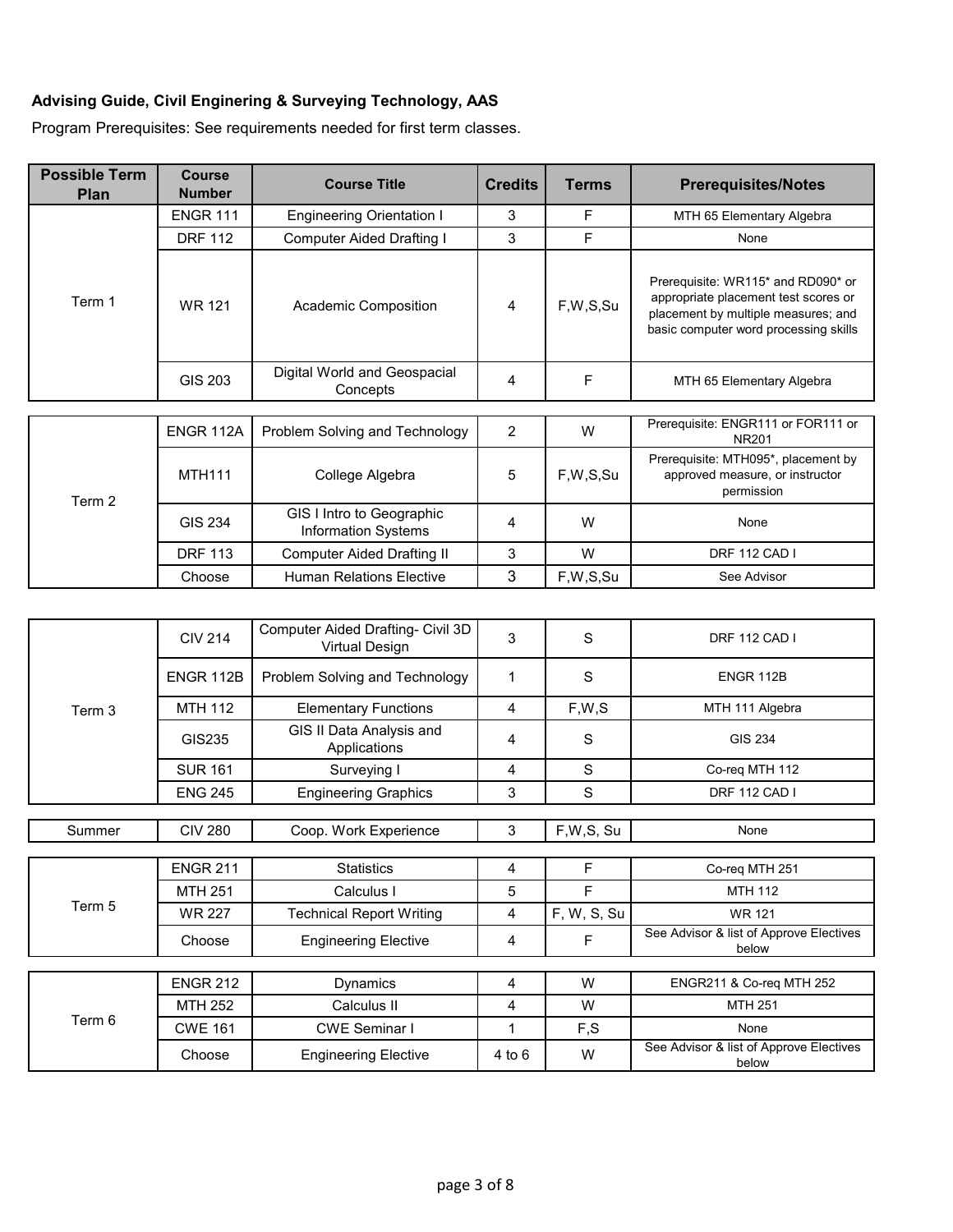## **Advising Guide, Civil Enginering & Surveying Technology, AAS (continued)**

| Term 7 | <b>ENGR 213</b>  | Strength of Materials           |        |       | <b>ENGR 211</b>                                  |
|--------|------------------|---------------------------------|--------|-------|--------------------------------------------------|
|        | SP 111           | Fundamentals of Public Speaking | 4      | F,W,S | None                                             |
|        | SOIL 205/<br>206 | Soil Science and Lab            | 4      | S     | MTH 95                                           |
|        | Choose           | <b>Engineering Elective</b>     | ິ<br>J | S     | See Advisor & list of Approve Electives<br>below |

|                  | <b>Course</b><br><b>Number</b> | <b>Course Number/Title</b>   | <b>Credits</b> | <b>Terms</b> | <b>Prerequisites/Notes</b> |
|------------------|--------------------------------|------------------------------|----------------|--------------|----------------------------|
|                  | <b>SUR 162</b>                 | Plane Surveying II           | 4              | F            | <b>SUR 161</b>             |
|                  | <b>SUR 163</b>                 | Route Surveying              | 4              | W            | <b>SUR 162</b>             |
|                  | <b>SUR 242</b>                 | Land Descriptions & Cadastre | 3              | S            | <b>SUR 161</b>             |
| <b>Approved</b>  | <b>WQT 227</b>                 | <b>Wastewater Treatment</b>  | 3              | W            | MTH 95                     |
| <b>Electives</b> | <b>WQT 228</b>                 | <b>Wastewater Collection</b> | 3              | W            | MTH 95                     |
|                  | <b>WQT 260</b>                 | <b>Water Treatment</b>       | 3              | S            | MTH 95                     |
|                  | <b>WQT 261</b>                 | <b>Water Distribution</b>    | 4              | F            | MTH 95                     |
|                  |                                |                              |                |              |                            |
|                  |                                |                              |                |              |                            |

|                       | A minimum of 90 credit hours must be completed to receive a AAS degree at UCC. If a student places higher than MTH111,<br>student may need to take additional elective courses to graduate with 90 or more hours. |
|-----------------------|-------------------------------------------------------------------------------------------------------------------------------------------------------------------------------------------------------------------|
| <b>Advising Notes</b> | Engineering Program Approved Electives. Students may benefit by taking more than 96 credit hours and more electives than<br>required for graduation, depending on career and educational goals.                   |

| Required/            | Laptop with minimum capacity of: 3.3 GHz quad core CPU, 16 GB Ram, and quality graphics card. Considered a "gaming"<br>computer |
|----------------------|---------------------------------------------------------------------------------------------------------------------------------|
| Recommended          |                                                                                                                                 |
| <b>Equipment and</b> |                                                                                                                                 |
| <b>Software</b>      |                                                                                                                                 |
|                      |                                                                                                                                 |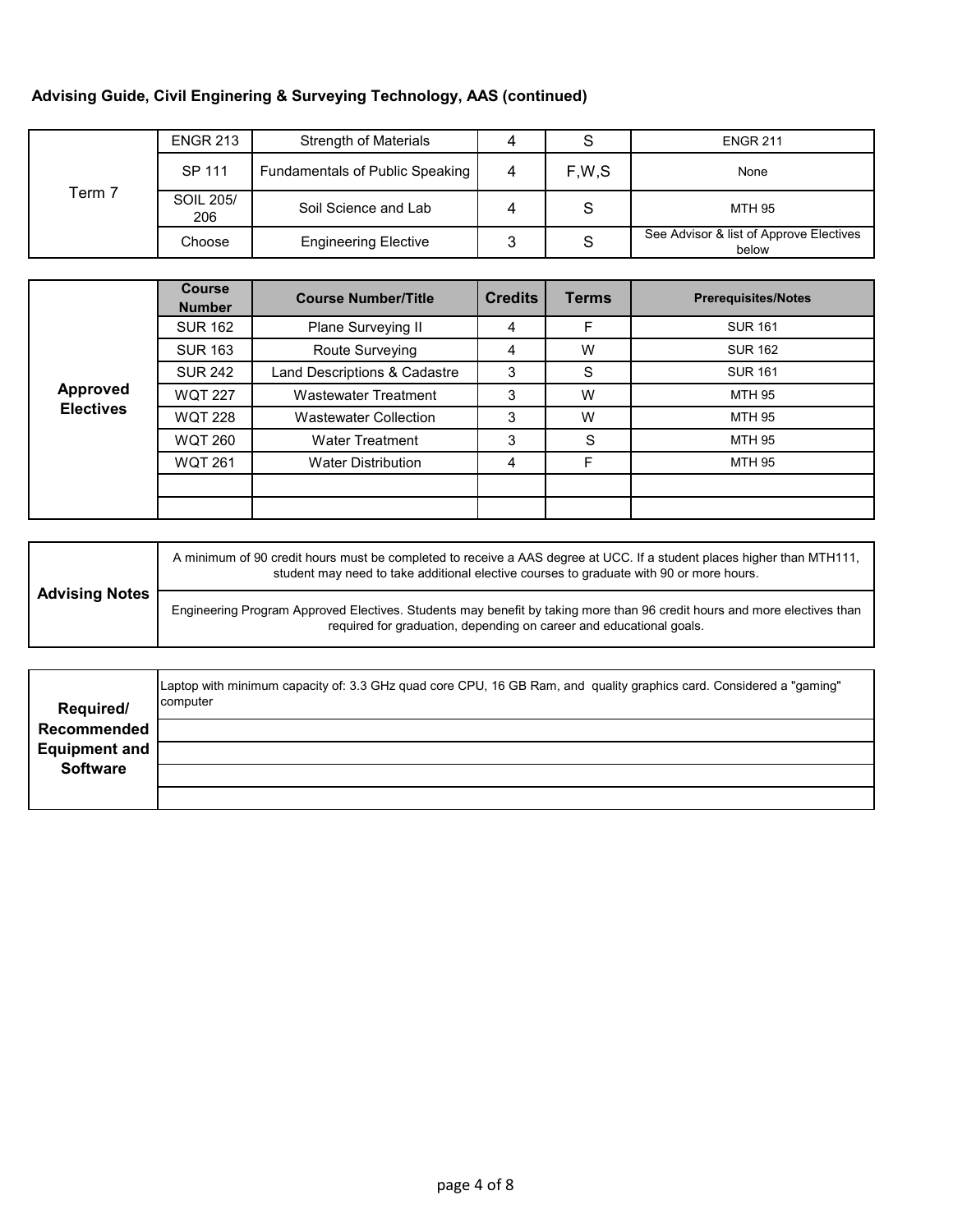#### **Advising Guide,** Civil Enginering & Surveying Technology: **Applied Surveying Option, AAS**

| <b>Possible Term</b><br>Plan | <b>Course</b><br><b>Number</b> | <b>Course Title</b>                          | <b>Credits</b> | <b>Terms</b> | <b>Prerequisites/Notes</b>                                                                                                                                 |
|------------------------------|--------------------------------|----------------------------------------------|----------------|--------------|------------------------------------------------------------------------------------------------------------------------------------------------------------|
|                              | <b>DRF 112</b>                 | <b>Computer Aided Drafting</b>               | 3              | F            | MTH 65 Elementary Algebra                                                                                                                                  |
|                              | <b>ENGR 111</b>                | <b>Engineering Orientation I</b>             | 3              |              | None                                                                                                                                                       |
| Term 1                       | GIS 203                        | The Digital World and Geospatial<br>Concepts | 4              |              | Prerequisite: WR115* and RD090* or<br>appropriate placement test scores or<br>placement by multiple measures; and<br>basic computer word processing skills |
|                              | <b>WR 121</b>                  | <b>Academic Composition</b>                  |                | F, W, S      | MTH 65 Elementary Algebra                                                                                                                                  |
|                              |                                |                                              |                |              |                                                                                                                                                            |
|                              | <b>DRF 113</b>                 | Computer Aided Drafting II                   | 3              | W            | Prerequisite: ENGR111 or FOR111 or<br>NR201                                                                                                                |

Program Prerequisites: See requirements needed for first term classes.

|        | <b>DRF 113</b> | Computer Aided Drafting II                              |   | W        | Prerequisite: ENGR111 or FOR111 or<br>NR201 |
|--------|----------------|---------------------------------------------------------|---|----------|---------------------------------------------|
|        |                |                                                         |   |          | Prerequisite: MTH095*, placement by         |
|        | ENGR 112A      | Problem Solving and Technology                          | 2 | W        | approved measure, or instructor             |
|        |                |                                                         |   |          | permission                                  |
| Term 2 |                |                                                         |   |          |                                             |
|        | <b>MTH 111</b> | College Algebra                                         |   | F,W,S,Su | None                                        |
|        | GIS 234        | GIS I Intro to Geographic<br><b>Information Systems</b> |   | W        | DRF 112 CAD I                               |
|        | Choose         | <b>Human Relations Elective</b>                         | ົ |          | See Advisor                                 |

|        | GIS 235          | GIS II Data Analysis and<br>Applications             | 4 | S           | DRF 112 CAD I        |
|--------|------------------|------------------------------------------------------|---|-------------|----------------------|
|        | <b>ENGR 112B</b> | Problem Solving and Technology                       |   | S           | <b>ENGR 112B</b>     |
| Term 3 | <b>ENGR 245</b>  | <b>Engineering Graphics</b>                          | 3 | S           | MTH 111 Algebra      |
|        | <b>MTH112</b>    | <b>Elementary Functions</b>                          | 4 | F,W,S,Su    | GIS 234              |
|        | <b>SUR 161</b>   | Surveying I                                          | 3 | S           | Co-reg MTH 112       |
|        | <b>CIV 214</b>   | Computer Aided Drafting - Civil 3D<br>Virtual Design | 4 | S           | <b>DRF 112 CAD I</b> |
|        |                  |                                                      |   |             |                      |
|        | <b>CIV 280</b>   | Coop. Work Experience                                | 8 | F,W,S, Su   | None                 |
| Term 4 | <b>WR 227</b>    | <b>Technical Report Writing</b>                      | 4 | F, W, S, Su | <b>WR 121</b>        |
|        | <b>SUR 162</b>   | Plane Surveying II                                   | 4 | F           | <b>SUR 161</b>       |

|        | CIV 280        | Coop. Work Experience | $F.W.S.$ Su                 | None           |
|--------|----------------|-----------------------|-----------------------------|----------------|
| Term 5 | CWE 161        | CWE Seminar I         | $\cdot$ $\sim$ $\sim$<br>ت. | None           |
|        | <b>SUR 163</b> | Route Surveying       | W                           | <b>SUR 162</b> |

| Term 6 | <b>CIV 280</b> | Coop. Work Experience           | F.W.S. Su | None           |
|--------|----------------|---------------------------------|-----------|----------------|
|        | <b>SUR 242</b> | Land Descriptions & Cadastre    |           | <b>SUR 161</b> |
|        | SP 111         | Fundamentals of Public Speaking | F.W.S     | None           |

**Continued on next page**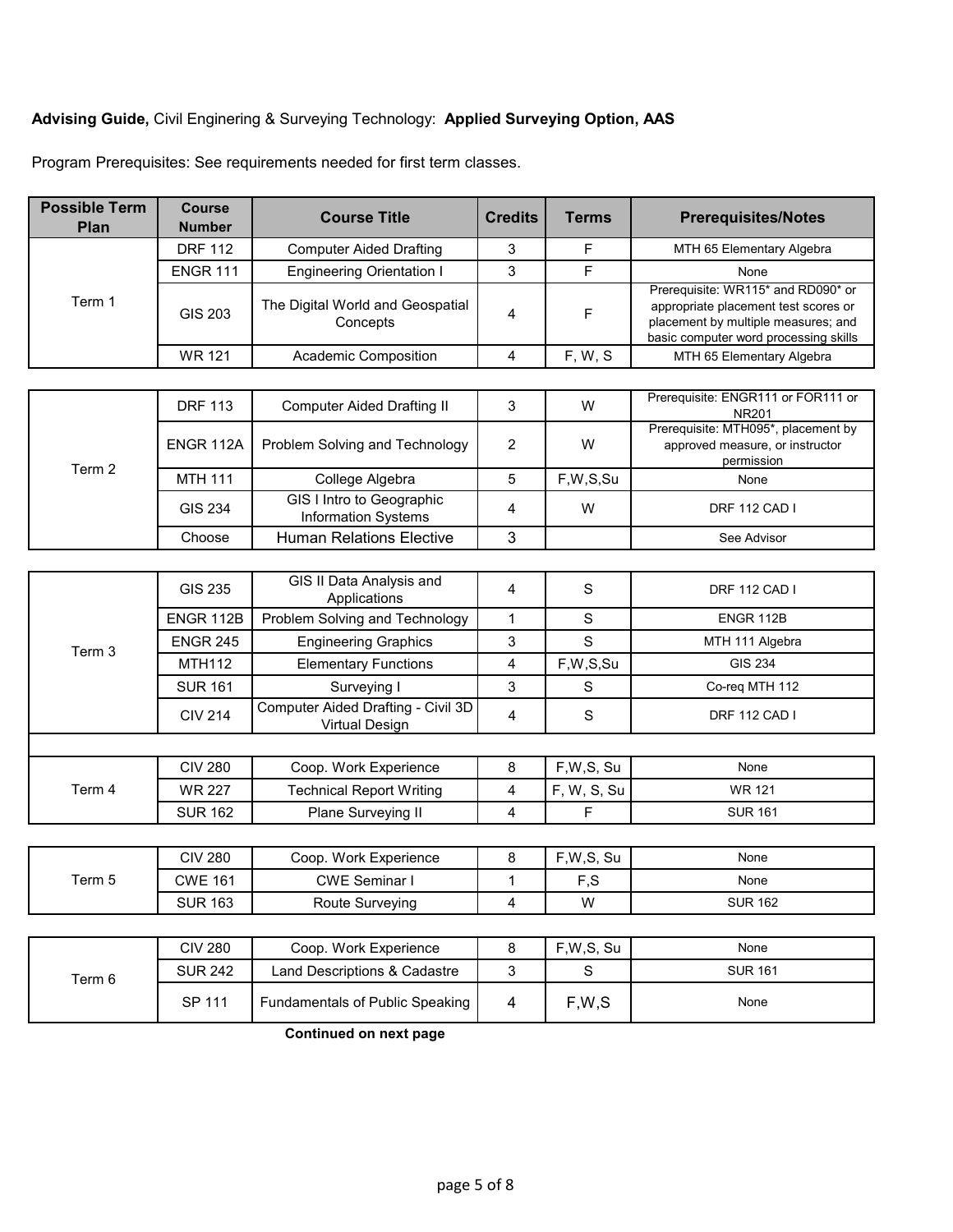# **Advising Guide,** Civil Enginering & Surveying Technology**: Applied Surveying Option, AAS**

|                  | <b>Course</b><br><b>Number</b> | <b>Course Number/Title</b>                                                                                        | <b>Credits</b> | Terms | <b>Prerequisites/Notes</b>                                                                                                 |
|------------------|--------------------------------|-------------------------------------------------------------------------------------------------------------------|----------------|-------|----------------------------------------------------------------------------------------------------------------------------|
| <b>Approved</b>  |                                |                                                                                                                   |                |       |                                                                                                                            |
| <b>Electives</b> |                                |                                                                                                                   |                |       |                                                                                                                            |
|                  |                                |                                                                                                                   |                |       |                                                                                                                            |
|                  |                                |                                                                                                                   |                |       |                                                                                                                            |
|                  |                                | restricted to the contract of the contract of the contract of the contract of the contract of the contract of the |                |       | A minimum of 90 credit hours must be completed to receive a Completion Certificate at UCC. If a student places higher than |

| <b>Advising Notes</b> | MTH111, student may need to take additional elective courses to graduate with 90 or more hours.                          |
|-----------------------|--------------------------------------------------------------------------------------------------------------------------|
|                       | Engineering Program Approved Electives. Students may benefit by taking more than 96 credit hours and more electives than |
|                       | required for graduation, depending on career and educational goals.                                                      |

| Required/<br>Recommended          |  |
|-----------------------------------|--|
|                                   |  |
| <b>Equipment and<br/>Software</b> |  |
|                                   |  |
|                                   |  |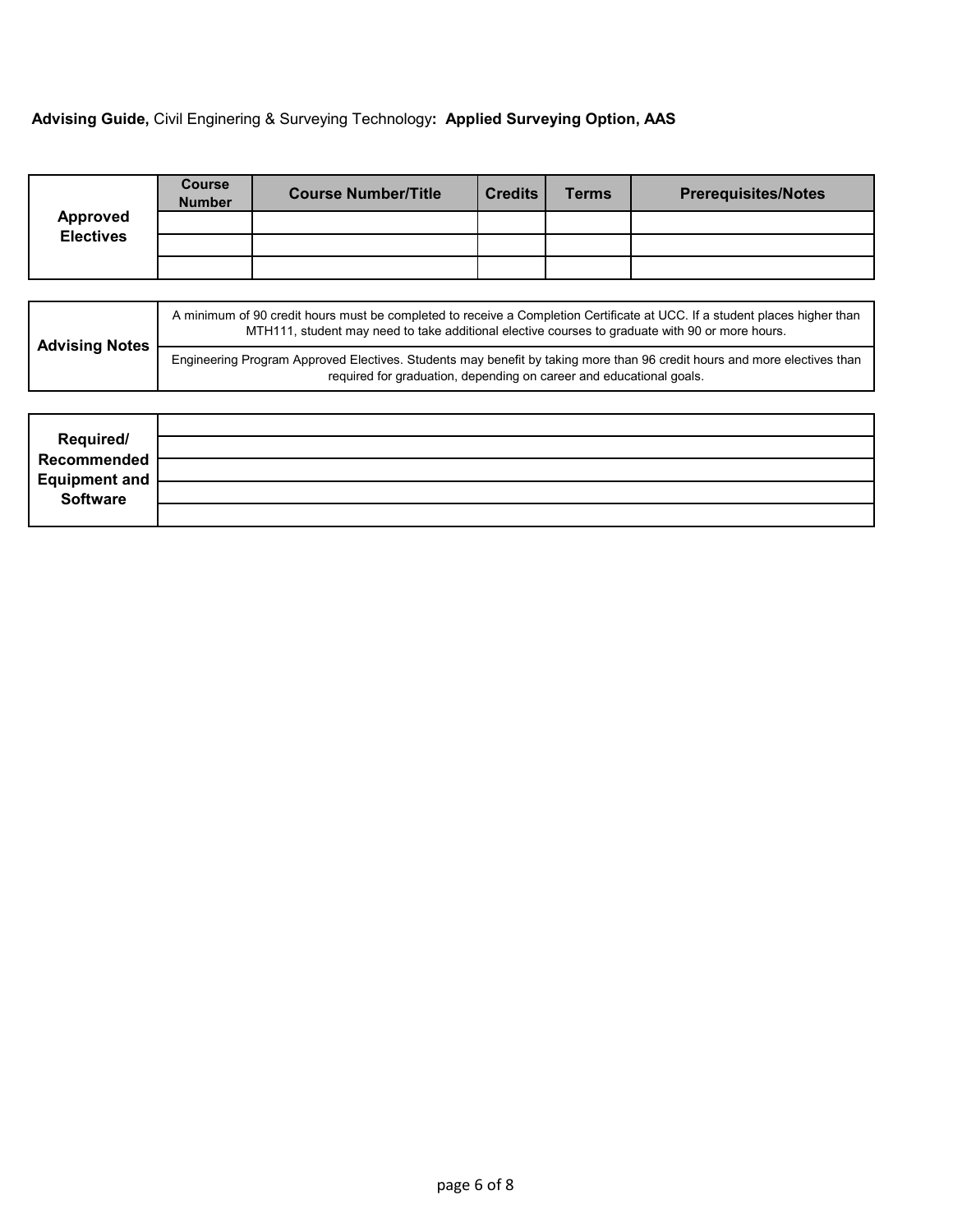**Advising Guide,** Civil Enginering & Surveying Technology**: Applied Water Quality Option, AAS** Program Prerequisites: See requirements needed for first term classes.

| <b>Possible Term</b><br>Plan | <b>Course</b><br><b>Number</b> | <b>Course Title</b>                                        | <b>Credits</b>          | <b>Terms</b> | <b>Prerequisites/Notes</b>                                                                                                                                 |
|------------------------------|--------------------------------|------------------------------------------------------------|-------------------------|--------------|------------------------------------------------------------------------------------------------------------------------------------------------------------|
| Term 1                       | <b>ENGR 111</b>                | <b>Engineering Orientation I</b>                           | 3                       | F            | MTH 65 Elementary Algebra                                                                                                                                  |
|                              | <b>DRF 112</b>                 | <b>Computer Aided Drafting I</b>                           | 3                       | F            | None                                                                                                                                                       |
|                              | <b>WR 121</b>                  | <b>Academic Composition</b>                                | 4                       | F            | Prerequisite: WR115* and RD090* or<br>appropriate placement test scores or<br>placement by multiple measures; and<br>basic computer word processing skills |
|                              | <b>GIS 203</b>                 | Digital World and Geospacial<br>Concepts                   | 4                       | $\mathsf F$  | MTH 65 Elementary Algebra                                                                                                                                  |
|                              |                                |                                                            |                         |              |                                                                                                                                                            |
|                              | ENGR 112A                      | Problem Solving and Technology                             | 3                       | W            | Prerequisite: ENGR111 or FOR111 or<br><b>NR201</b>                                                                                                         |
| Term 2                       | <b>MTH111</b>                  | College Algebra                                            | 5                       | W            | Prerequisite: MTH095*, placement by<br>approved measure, or instructor<br>permission                                                                       |
|                              | <b>GIS 234</b>                 | GIS I Intro to Geographic<br>Information Systems           | 4                       | W            | None                                                                                                                                                       |
|                              | <b>DRF 113</b>                 | <b>Computer Aided Drafting II</b>                          | 3                       | W            | <b>DRF 112 CAD I</b>                                                                                                                                       |
|                              | Choose                         | <b>Human Relations Elective</b>                            | 3                       | W            | See Advisor                                                                                                                                                |
|                              |                                |                                                            |                         |              |                                                                                                                                                            |
|                              | <b>CIV 214</b>                 | Computer Aided Drafting- Civil 3D<br><b>Virtual Design</b> | 3                       | S            | DRF 112 CAD I                                                                                                                                              |
|                              | <b>ENGR 112B</b>               | Problem Solving and Technology                             | $\mathbf{1}$            | $\mathbf S$  | ENGR 112B                                                                                                                                                  |
| Term 3                       | <b>MTH 112</b>                 | <b>Elementary Functions</b>                                | 4                       | $\mathbf S$  | MTH 111 Algebra                                                                                                                                            |
|                              | GIS 235                        | GIS II Data Analysis and<br>Applications                   | 4                       | $\mathbf S$  | <b>GIS 234</b>                                                                                                                                             |
|                              | <b>SUR 161</b>                 | Surveying I                                                | 4                       | $\mathbf S$  | Co-req MTH 112                                                                                                                                             |
|                              | <b>ENG 245</b>                 | <b>Engineering Graphics</b>                                | 3                       | $\mathbf S$  | DRF 112 CAD I                                                                                                                                              |
|                              |                                |                                                            |                         |              |                                                                                                                                                            |
|                              | <b>WQT 261</b>                 | <b>Water Distribution</b>                                  | $\overline{\mathbf{4}}$ | $\mathsf F$  | MTH 052                                                                                                                                                    |
| Term 4                       | <b>WQT 280</b>                 | Coop. Work Experience- Water<br><b>Quality Treatment</b>   | 8                       | F,W,S, Su    | None                                                                                                                                                       |
|                              | <b>WR 227</b>                  | <b>Technical Report Writing</b>                            | 4                       | F,W,S, Su    | <b>WR 121</b>                                                                                                                                              |
|                              |                                |                                                            |                         |              |                                                                                                                                                            |
| Term 5                       | <b>WQT 227</b>                 | <b>Wastewater Treatment</b>                                | $\mathsf 3$             | W            | MTH 052                                                                                                                                                    |
|                              | <b>WQT 228</b>                 | <b>Wastewater Collection</b>                               | 3                       | W            | MTH 052                                                                                                                                                    |
|                              | <b>WQT 280</b>                 | Coop. Work Experience                                      | 8                       | F,W,S, Su    | None                                                                                                                                                       |
|                              | <b>CWE 161</b>                 | <b>CWE Seminar I</b>                                       | 1                       | F,S          | None                                                                                                                                                       |
|                              |                                |                                                            |                         |              |                                                                                                                                                            |
|                              | <b>WQT 260</b>                 | <b>Water Treatment</b>                                     | $\mathsf 3$             | S            | None                                                                                                                                                       |
| Term 6                       | <b>WQT 280</b>                 | Coop. Work Experience                                      | 8                       | F,W,S, Su    | None                                                                                                                                                       |
|                              | SP 111                         | Fundamentals of Public Speaking                            | 4                       | F,W,S, Su    | None                                                                                                                                                       |